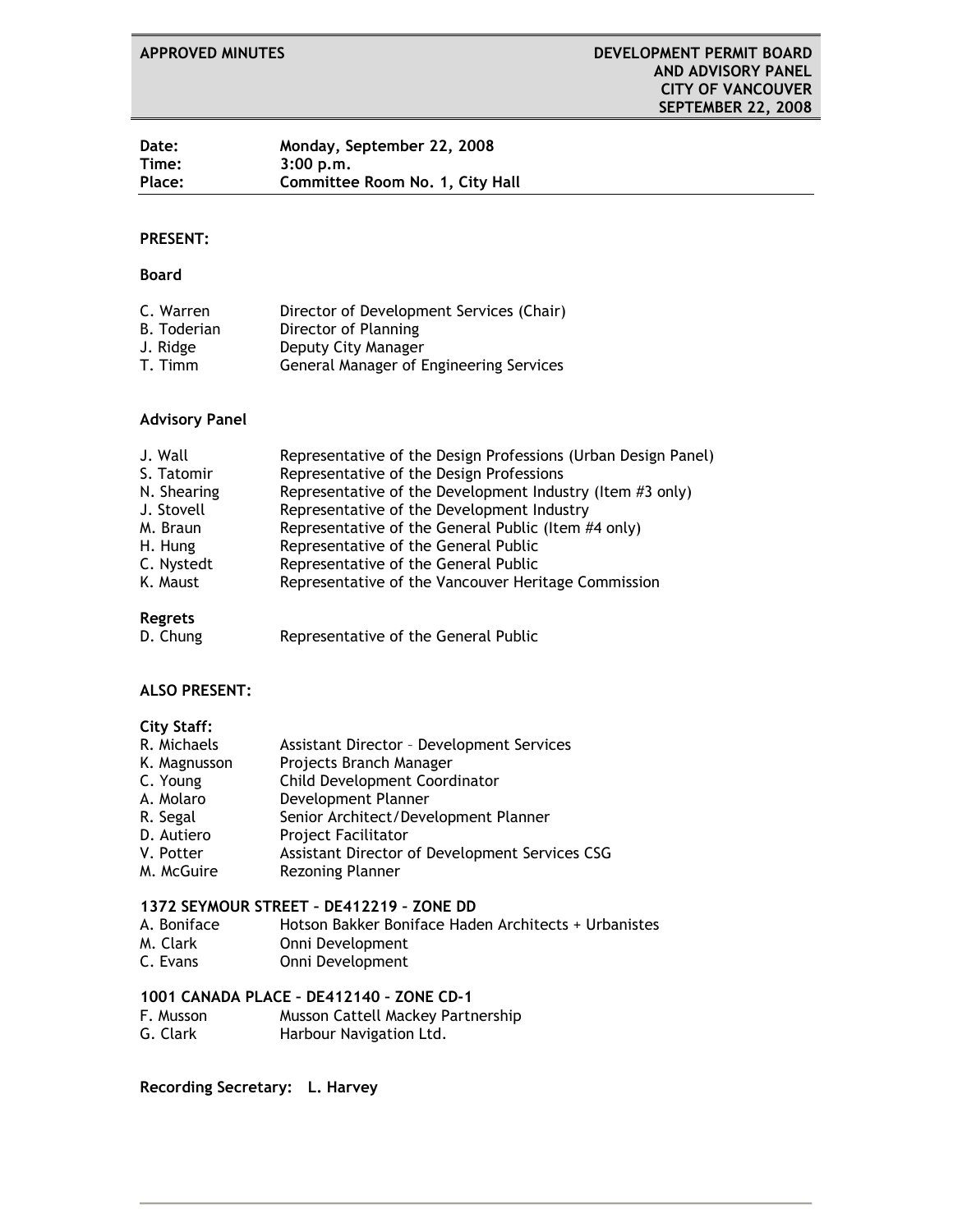#### **1. MINUTES**

It was moved by Mr. Ridge seconded by Mr. Toderian and was the decision of the Board:

THAT the Minutes of the Development Permit Board and Advisory Panel Meeting of August 25, 2008 be approved with the following amendments:

Amend the cover page by removing K. Magnusson, Projects Branch Manager from Also Present;

Amend page 16, under Board Discussion, Mr. Toderian's comments to read: Mr. Toderian thanked the many speakers noting that the Board was listening to everyone. He said that the Board may not have the purview to change the decision of Council but that he and the rest of the Board work with Council every day on social policy. Mr. Toderian asked the public to understand that it is the Board's job to listen *to what people say on any given night in the context of* everything else they know, *everything they hear from the public every day, and the policy they are given by Council.* There is a crisis regarding homelessness *in the city, and the recent funding by BC Housing for units is a good start. He thanked BC Housing, noting* that it is a no win situation as government gets criticized when housing is not provided and criticized when it is provided.

Mr. Toderian noted that it was the basic obligation of the Board to consider the size and scale of the application within the urban fabric adding that he hadn't heard anything to suggest the building *scale itself* was too big. The Board did hear about the number of units and the size of the units.

Mr. Toderian said he was not inclined to second guess BC Housing regarding the operation of the facility*,* noting that the *relationship with the neighbourhood* has to do with creating a proper Operations Management Plan. He said that developing social housing is not going to increase crime, but in fact will have the opposite effect. *He believed that* it is the lack of social housing that has *contributed* to the property crime issues in the city.

Mr. Toderian noted that there will be a discussion with the community regarding the Operations Management Plan but thought the operators and BC Housing shouldn't wait for that to be started. *The Board suggested that* there was a problem with communication and information. Mr. Toderian added that the City's notification process needs some scrutiny and that *the* Development Permit Board meeting *hopefully* had been an opportunity to *answer questions* and inform the community.

*Having spoken to the issue of use, Mr. Toderian expressed strong concerns about the weakness of the building architectural expression on what he sees as a special, "landmark" site in the urban pattern. Considerable work is needed to be done.*

Amend page 16, under Add a New Condition 1.9, Note to Applicant to read: Note to Applicant: Opportunities that also facilitate sustainability *and liveability* are encouraged.

Amend page 16, under Add a New Condition 1.10, to read: *Reconsideration* of the galvanized fence material without substantially adding project costs.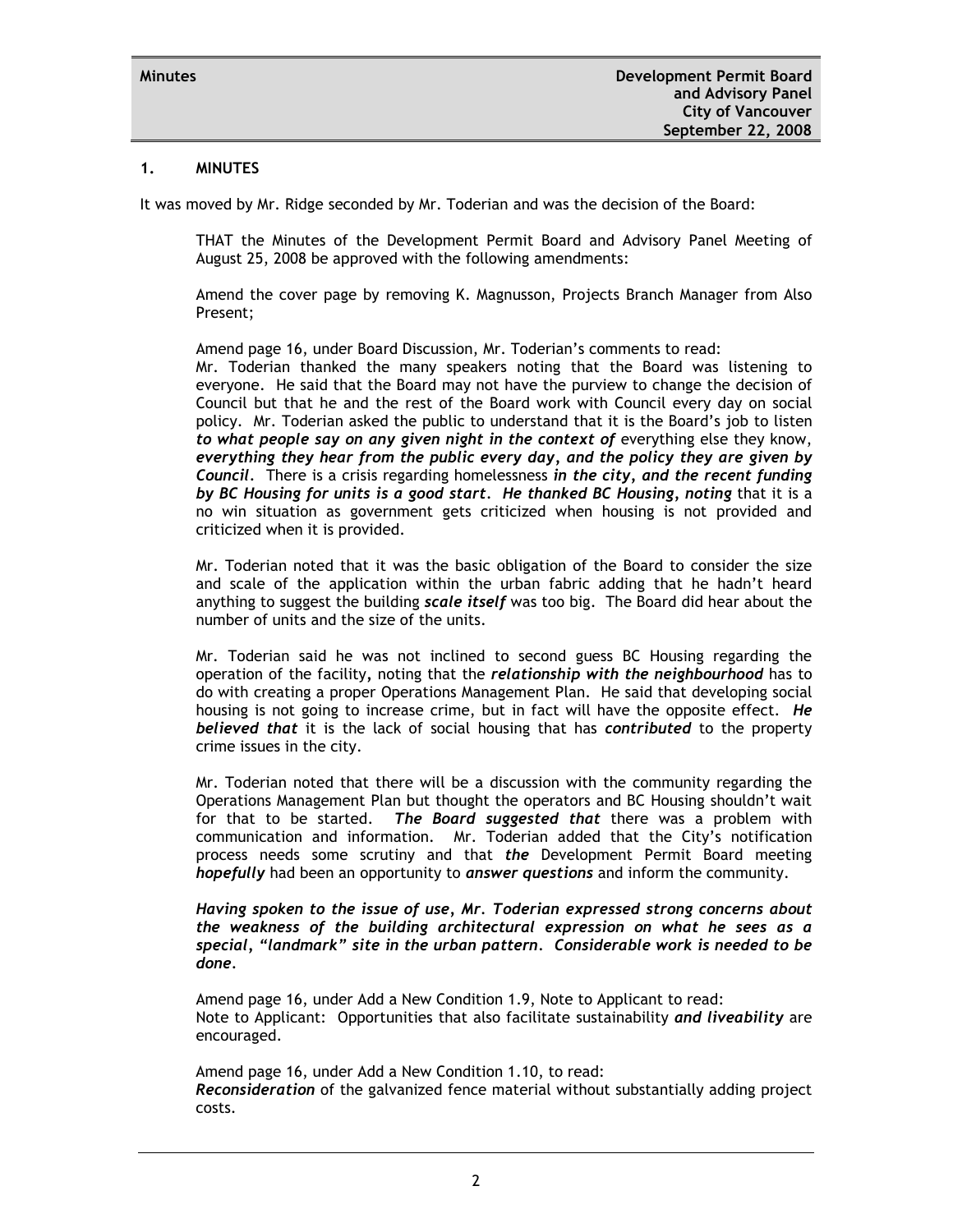#### **2. BUSINESS ARISING FROM THE MINUTES** None.

# **3. 1372 SEYMOUR STREET – DE412219 – ZONE DD (PRELIMINARY APPLICATION)**

Applicant: Hotson Bakker Boniface Haden Architects + Urbanistes

Request: To develop this site with a 33 storey residential tower with a 7 storey podium level containing a total of 230 units all over 3 levels of underground parking containing 208 spaces. The project seeks an additional density from a 10% (17,700 sq. ft.) heritage density bonus transfer and a 45,000 sq. ft. density bonus for a Child Development Hub consisting of 37 space licensed Daycare Facility and ancillary office, training and parenting space on site.

#### **Development Planner's Opening Comments**

Anita Molaro, Development Planner, noted a couple of minor changes to the technical table on page 5 of the Staff Committee Report (Floor Area under Permitted: Amenity Bonus should read 4,180, the total should read 22,297; under Proposed the Floor Area should read 22,297; FSR: Amenity Bonus under Permitted should read 1.27 and total should read 6.77) and in the third note (Section 10.12 should read Section 10.11). Ms. Molaro described the application which is located in the Downtown South District. It is a challenging site, directly facing the Seymour Street off-ramp. Ms. Molaro described the other developments in the area noting the social housing project to be built next door to the north. As well the site is affected by view cones. The proposal is seeking an increase in density from 5.0 FSR to 6.77 and a discretionary height increase of 310 feet. The increase in density has been achieved through the permitted 10% Heritage Density Transfer and though the provision of a social amenity bonus of 1.27 FSR. The social amenity being provided is a 37 space daycare which will be located on the ground floor of the podium on the north end of the site. The siting of the daycare went through a substantial review process with Social Planning staff to ensure that an adequate amount of sun access to the outdoor play area would be achieved. As part of the analysis that was undertaken by staff, an opportunity has been provided to include a second amenity within the upper volume of the daycare space, which has been designed as a two storey volume, and will accommodate ancillary training, parenting and office space for the Vancouver Society of Child Care.

The tower itself proposes a floor level, an extended curtain wall, a glass and steel wind screen, elevator/mechanical room and solar treatments which all exceed the permitted height of 300 feet. The Development Permit Board has jurisdiction to permit an increase in height in the Downtown District Official Development Plan up to a maximum building height of 450 feet. As currently proposed, the building height is 310 feet when measured to the top of the parapet of level 33, and 335 feet when measured to the top of the mechanical room. Staff have assessed the impacts resulting from the modest increase in height related to the top of level 33 and are satisfied that it will not result in any significant additional shadowing or view obstruction. Staff are also prepared to consider the extended curtain wall, wind screen and solar treatments as part of a decorative roof treatment, with some further design development to reduce their overall height where possible and to minimize the overall height of the elevator/mechanical room. Staff are prepared to support the modest increase in height and the increase in density associated with the public amenities and the Heritage Density Transfer which are reflected in Conditions 1.1 and 1.2 of the Staff Committee Report subject to further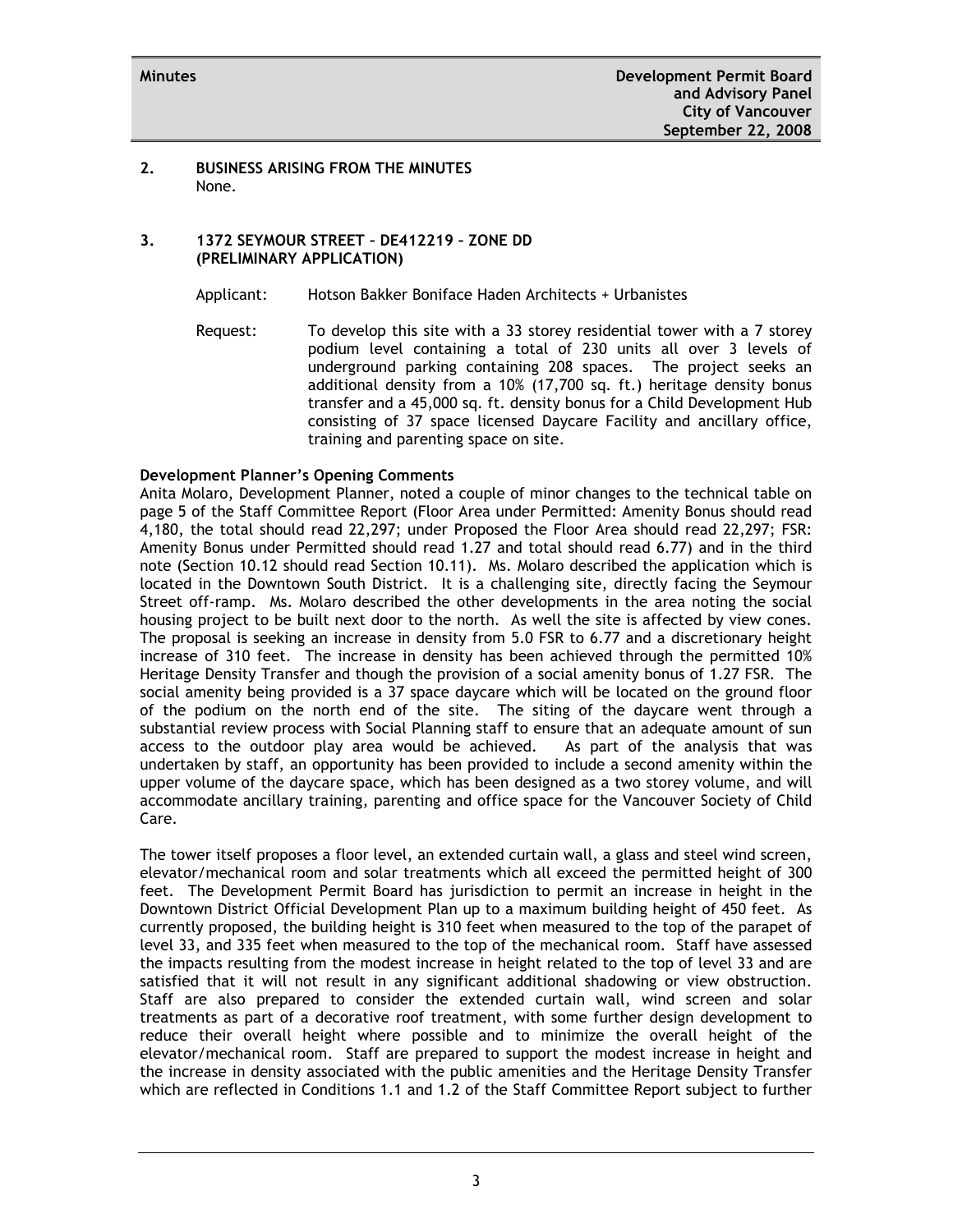| <b>Minutes</b> | Development Permit Board<br>and Advisory Panel |
|----------------|------------------------------------------------|
|                | <b>City of Vancouver</b>                       |
|                | September 22, 2008                             |

design development being achieved to address neighbourliness and livability related to the tower siting and built form which has been identified as an issue within the report.

The Downtown South Guidelines state that new development should be massed to maximize views between buildings by minimizing the tower dimensions to achieve slim towers. When sites are affected by Council approved view cones, variations from the Guidelines may be considered, subject to maintaining livability. The site is affected by two view corridors at the north end of the site limiting any development in this area to 127 feet. The tower has been located to respect the view cones at the north end of the site and provides more than the recommended minimum of 80 feet tower separation with the recently approved social housing proposal. With respect to 501 Pacific Street ("The 501"), the recommended tower separation has been achieved but the proposed tower placement and shaping does not fully offset it from "The 501". The tower shaping results in an overall dimension of 74.4 by 117.6 feet which is beyond the Guideline recommendations of 75 to 85 feet and to a maximum of 90 feet. The increase in tower dimension results in a tower overlap of approximately 33 feet, compromising the neighbourliness between the two buildings and the liveablity for units within "The 501".

While the proposed building has maximized its views to the southwest, it has diminished the middle and long distance views for those units in "The 501" (23 units above 70 feet are affected). In addition the tower floorplate is 6,600 square feet which is beyond the Guideline tower floor plate for a site of this frontage which is 6,000 square feet and beyond the Guideline maximum of 6,500 square feet.

To improve neighbourliness and privacy and access to views between the buildings, staff are recommending design development to reduce the opposing lane façade to a maximum of 90 feet and to reduce the tower overlap by 13 feet. In addition, staff are also recommending that the tower floor plate be reduced to the Guideline maximum of 6,500 square feet as a measure to reduce the tower's overall bulkiness and its apparent width. Staff believe this could be achieved by relocating the floor area to the Seymour Street and northerly sides of the tower in combination with a slight shift of the tower northward.

With these design development improvements to address neighbourliness and livability between the two buildings, staff are prepared to support the increase in the tower floor plate to the Guideline maximum of 6,500 square feet and an increase in tower dimensions beyond the Guideline recommendation of 90 feet.

Overall, the proposed tower represents a strong urban design response for a gateway site into the downtown peninsula. Staff and the Urban Design Panel felt that the project presents a dynamic and interesting tower form as seen from the Granville Street Bridge, but an opportunity to further enhance the proposal should be considered by shifting the prow form to the Seymour Street frontage. This approach would not only alleviate the long façade as seen from "The 501" but potentially result in a better passive design response to solar heat gain. Staff also believe that shifting the prow to the Seymour Street side would generate a stronger, more robust urban design response.

Another issue of the proposal is the podium treatments and public realm interface. The 7 storey podium form is an anticipated form within the Downtown South Guidelines, which includes stacked townhouses and a number of units which have been designed as through units.

To accommodate the Downtown South public realm treatment, a dedication of 5 feet is required along the length of the Seymour Street frontage. The required Guideline setback of 12 feet is provided from the new property line at the main floor but the podium upper floors' continuous balcony and moveable screen treatments project at least 3.5 feet into the front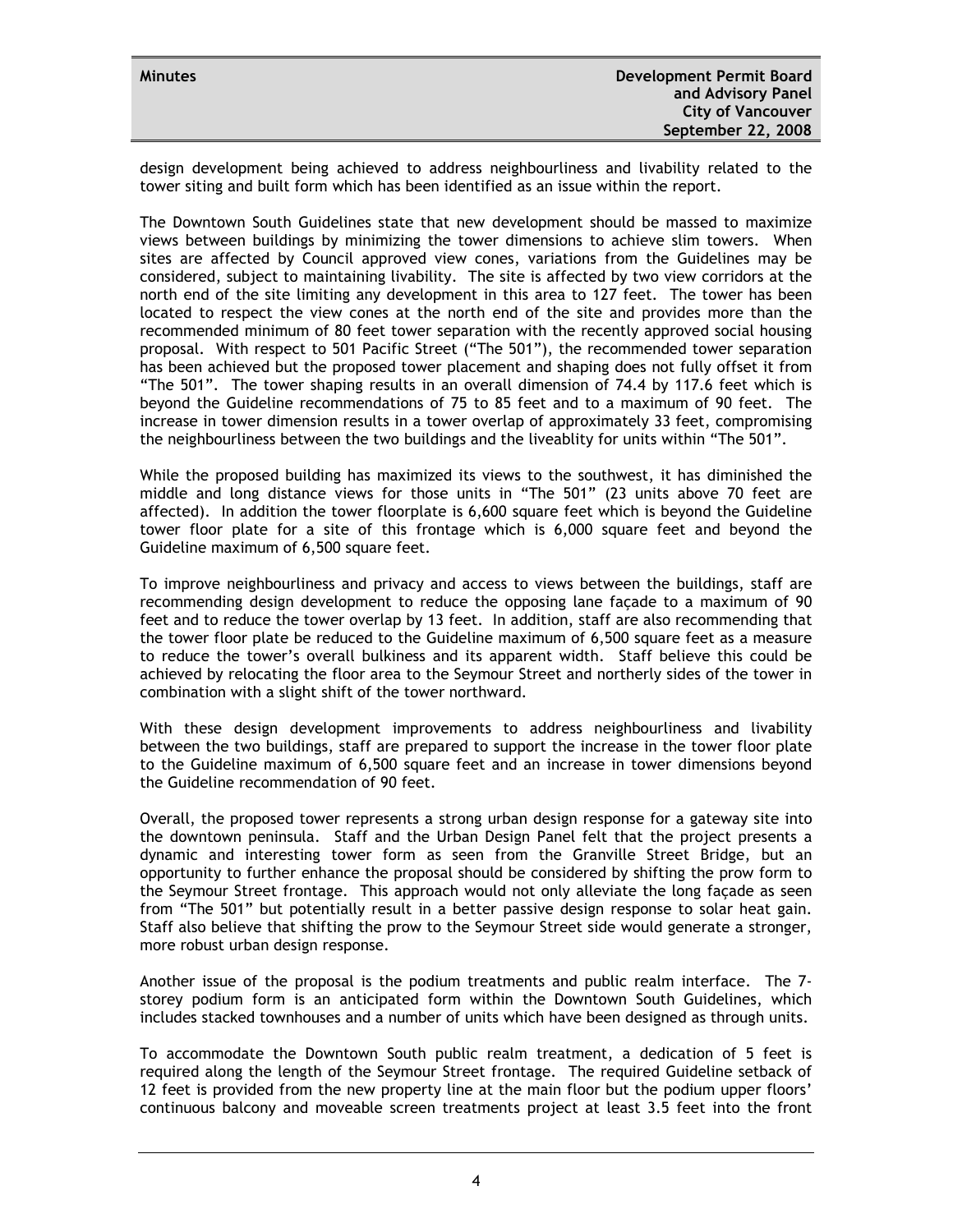yard setback and along the narrow street frontage with the off-ramp. In addition the podium massing (exit stairs) and its interface with the adjacent building to the north do not achieve an integrated transition between the podium and the adjacent building. The podium treatments along Seymour Street include movable galvanized steel shade screens to mediate the residential use and its westerly orientation solar impacts and the bridge environment. A high degree of livability for these units has been provided as through units, allowing for natural ventilation and for the residents to access the quieter internal courtyard environment.

Ms. Molaro commended the applicant for their architectural and integrated sustainable design response for this challenging site noting that the applicant has indicated their intent to achieve LEED™ Gold. Ms. Molaro concluded by saying that staff believe that a high quality robust design has been achieved for this gateway site.

Ms. Molaro reviewed the recommendations contained in the Staff Committee Report dated September 10, 2008. The recommendation was for approval in principle of the proposal, subject to the conditions contained in the Staff Committee Report.

# **Questions/Discussion**

In response to questions raised by the Board and Panel, the following clarification was provided by Ms. Molaro:

- The social housing project next door will have single occupant units providing space for people who are homeless.
- As the application is only a preliminary application the heritage bonus density site has not yet been identified.
- The City's Real Estate Department determines the calculation for the daycare bonusing and they recommended that the project warrants a bonus density of 45,000 square feet.
- In staff's estimation the massing is appropriate for the site.
- The Development Permit Board has the ability to increase the height up to 450 feet anywhere in the downtown area as long as shadow impacts, view impacts and other environmental criteria are taken into consideration.
- The applicant is being asked to modify the elevator/mechanical machine room in order to reduce the height of the tower.
- Currently the tower is approximately 20 feet from the view corridor and there is more than 80 feet between the tower and the social housing project.
- Any movement of the tower to the north would improve the outlook from "The 501".
- Staff are asking the applicant to reduce the height of the green wall adjacent to the social housing project to lessen the shadow impacts on their amenity space.
- There are no residential units at grade in the social housing project, only amenity space.
- A report will be going to Council in late October regarding securing business arrangements for the provision of public amenities.
- The applicant is not required to meet the maximum in the By-law for parking.
- Staff are asking the applicant to maximize the separation between the projecting balconies with the Seymour off-ramp. It is a narrow environment and the balconies are projecting 3 feet into the 12 foot setback. This would also improve the sunlight access to the first floor and improve the streetscape.

# **Applicant's Comments**

Alan Boniface, Architect, further described the height and massing of the tower. He noted that they had met with the residents in the adjoining tower ("The 501") and were aware of their comments. Mr. Boniface said they had approached the Planning Department seeking an increase in height noting that they had a bit of extra density to play with on the site. He said the tower would be better if it were as thin and tall as possible. He added that there is the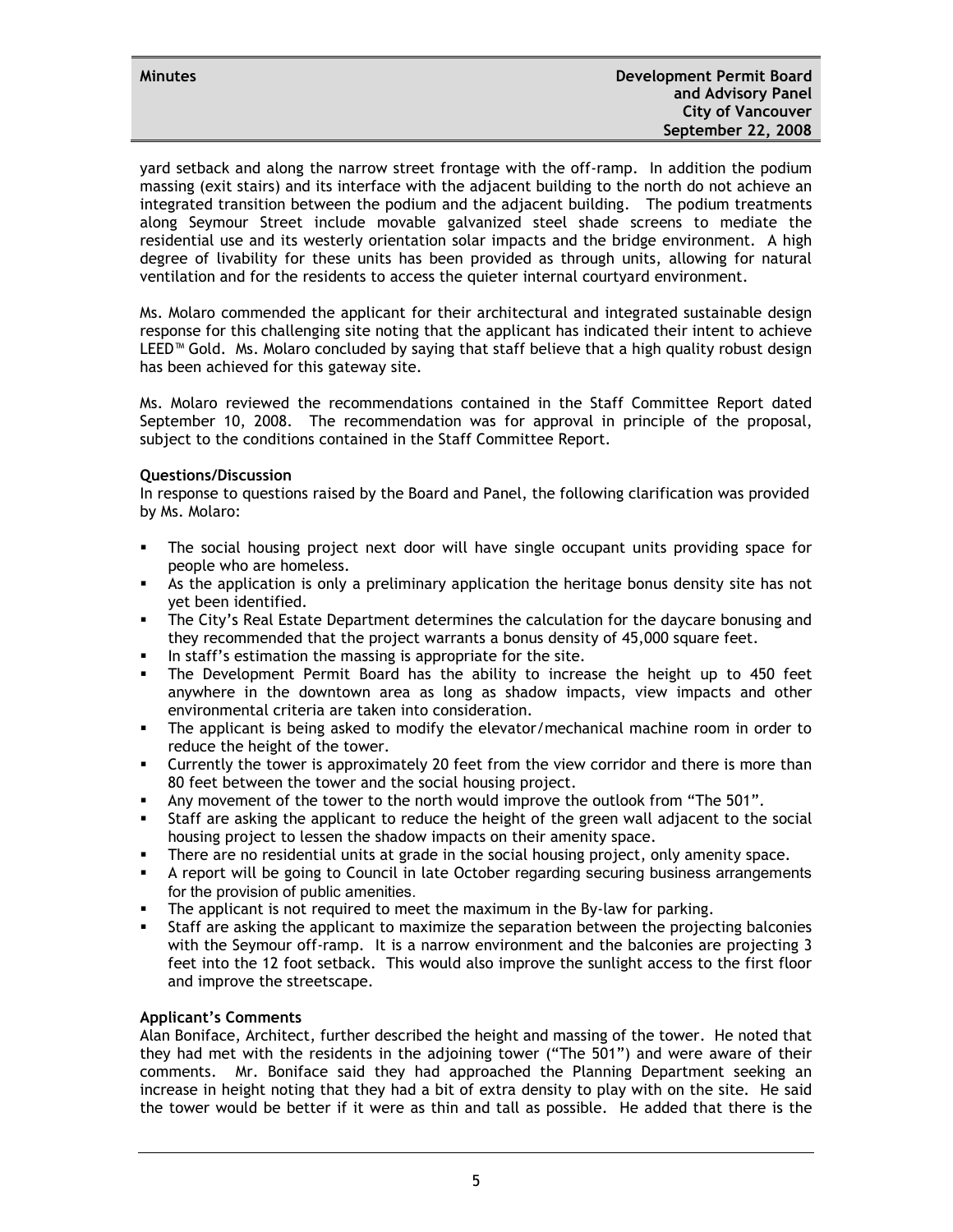possibility of moving the tower 12 feet to the north while respecting the 80 foot setback from the social housing site. Regarding the residential units along the Seymour Street frontage, Mr. Boniface noted that it was important that the building slopes away from the setback and the sliding screens will give the residents the ability to play with the space. He added that those units will be unique to the city and will have unique tenants, perhaps artists. Mr. Boniface acknowledged that there was a shortfall in the number of parking spaces which he was willing to address.

# **Questions/Discussion**

In response to questions raised by the Board and Panel, the following clarification was provided by the applicant team:

- The architect looked at shifting the prow form but there would be challenges with the core and the tower tended to disappear into the skyline from the bridge.
- The applicant was confident that they could achieve LEED<sup>™</sup> Gold but will not register the building.
- The developer will only be able to market the building as LEED<sup>™</sup> Gold if the building is registered.
- The applicant was willing to conduct a study regarding shading on the daycare from the green wall.
- The applicant has been working with mechanical and electrical engineers and has looked at possible heat and solar gains as well as other green elements on the building.
- The applicant's intention is to use geothermal supplemented with a high efficiency boiler for the entire development.
- Also, the applicant has had preliminary talks with a solar panel company and is planning to use solar panels to supplement the top floor for all its energy.
- **The original design for the tower was around 42 floors in height.**
- The developer is interested in continuing with the urban garden presently on the site by including an outdoor urban garden on the eighth level of the podium roof next to an indoor amenity space.
- A large fitness room is planned for the  $3<sup>rd</sup>$  floor with a video game room at the lobby level.
- Once the building is sold the strata corporation will take over managing the building.
- The applicant is planning to use the water feature for storm water retention.

Mr. Toderian commended Onni Development for allowing their site to be used for a community garden in advance of development. He encouraged other developers to do the same.

# **Comments from other Speakers**

Brenda Lea Brown spoke for the Strata Council at 501 Pacific Street. Ms. Brown thought the application would have an unfortunate impact on the neighbourhood and that the development was too massive for the site. She was concerned that most of the residents would be renters. Ms. Brown suggested the tower go higher to reduce the mass, noting that most of the developments in the area had slim towers with a townhouse base. The development was unlike any others in the area. Ms. Brown was concerned with the possible reduction of privacy and that the outdoor amenity space at "The 501" would be compromised. She suggested the applicant not take the heritage bonus density. Ms. Brown added that 87 owners in "The 501" had signed a petition against the application.

Brent Belsher, Strata Council President for 501 Pacific Street, was concerned with the size of the podium noting that no other development in the city had a 7-storey podium and a 33-storey tower. He said he would like to see the tower pushed to the north and had no concerns with the height of the tower but thought it could be slimmer.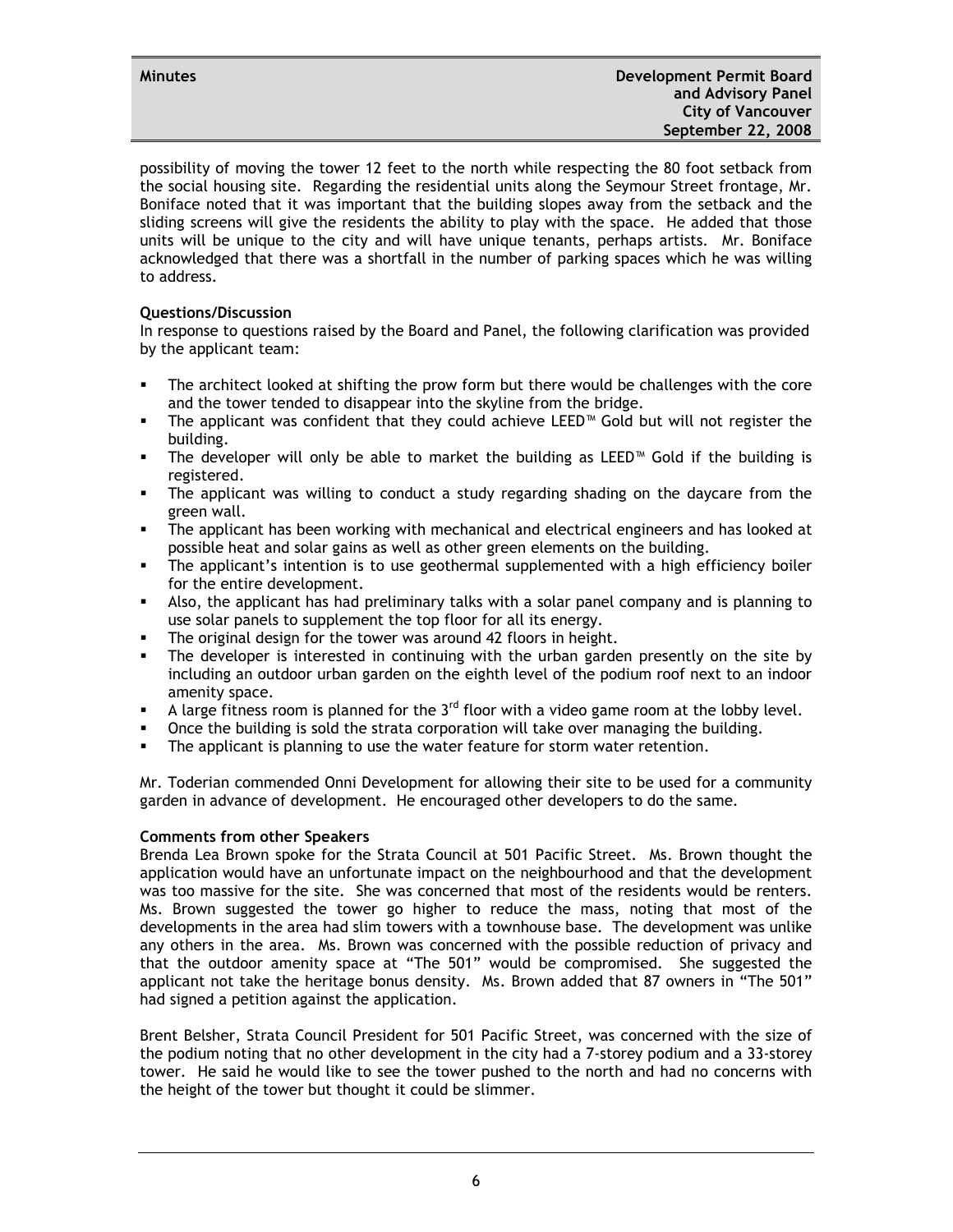Chris Couch, resident at 501 Pacific Street, questioned the amount of density being permitted. He felt the development was encroaching on them and he was also concerned about having a daycare when there are all sorts of social problems within a 2 to 3 block radius.

Lon LeClaire who is a City of Vancouver employee was speaking as a resident of 501 Pacific Street. He said it was important to have sunlight in the courtyard as the residents rely on the outdoor space for entertainment and as well some of the resident's children play in the outdoor volleyball court area. He was concerned that there wouldn't be any sunlight on the beach volley ball court and swimming pool in the evening if the tower were built as proposed. Mr. LeClaire supported an increase in the height. His other concern was the amount of traffic from people dropping their children off at the daycare and blocking the lane.

Peter Newitt, resident at 501 Pacific Street, was concerned with the tower blocking sunlight to the pool area. He noted that the lane is becoming a through way for traffic trying to get to Pacific Boulevard. Mr. Newitt said he didn't mind the tower being thinner and taller but thought the podium on the lane shouldn't be more than 4 storeys as it didn't fit in with the rest of the area's development.

Shannon Jova, resident at 501 Pacific Street, said she was representing all the 07 units and was interested in seeing the development shift 20 feet to the north to increase liveability for the owners. She said she also had some concerns regarding traffic and the children's safety in the daycare.

# **Questions/Discussion**

In response to questions raised by the Board and Panel, the following clarification was provided by staff and the applicant team:

- The shadow studies show impacts on 501 Pacific Street between 10:00 AM and 4:00 PM.
- At 2:00 PM "The 501" shadows its own outdoor space; shadowing from the new development will occur on the volley ball court in the evening.
- The Downtown South Guidelines indicate a maximum street wall of 70 feet with an 80 foot separation between buildings and podiums can be between 30 and 70 feet.
- Planning has been encouraging developers for some time to consider increasing the height in their podium designs up to 70 feet.
- Adjusting the tower by 13 feet to the north would improve the shadowing impact on "The 501"'s outdoor amenity space.
- It is not the purview of the Board to reconsider the location of the daycare facility as Council has already made that decision.
- The Board will give advice to Council regarding the urban design impacts that the site can support.
- Social Planning has done the study for the daycare facility and has determined that the bonus density has been earned.
- There is only one other licensed child care facility serving families in the Downtown South area. There is a wait list for 2,500 children for licensed daycare in the downtown.
- There are a number of childcare facilities near or on the same site as social housing projects.
- **The children will not be outside without supervision.**
- There are a number of childcare facilities in the city that have their drop off and pickup area in the underground parking.
- **Increasing the height of the tower is within the context of the Downtown South Guidelines** and would be supportable as this is a gateway building.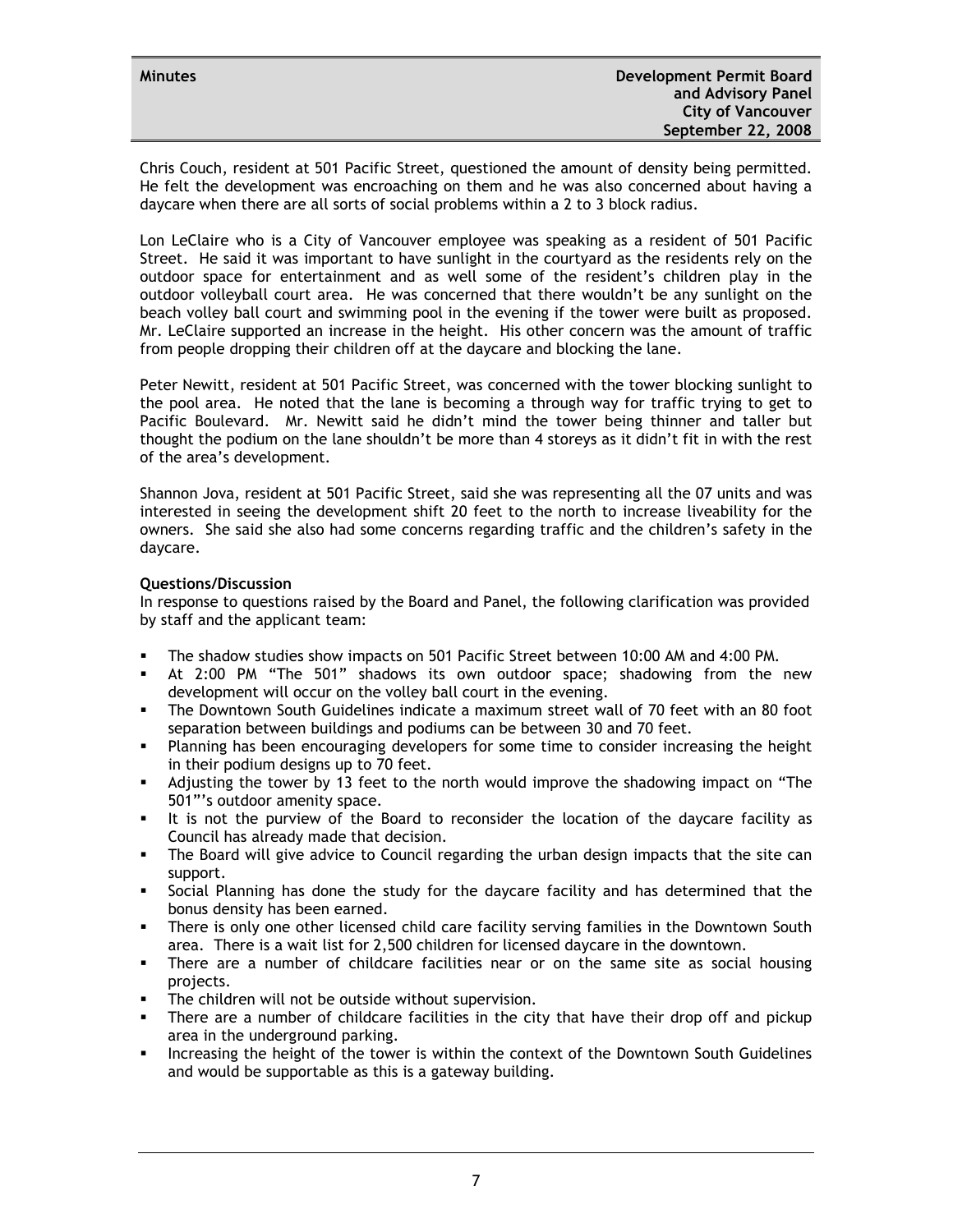# **Panel Opinion**

Mr. Wall noted that the Urban Design Panel (UDP) supported the project and was enthusiastic about the scheme and approach. The UDP members said the tower's design and architectural vocabulary was refreshing. There was some concern and debate about the issue of the tower's width and the façade that faces due west. The Panel noted that tilting a major façade west creates a number of problems including view blockage and solar gain. They debated the gains, with some of the Panel noting there would be more of an urban design response off the bridge creating more of a landmark expression. The Panel agreed that the issue of view blockage and sustainable measures would trump the landmark expression. The Panel saw the need for more design development to the tower and encouraged the applicant to improve the view blockage from "The 501" as well as to improve the passive design response on the west façade. Another concern of the Panel's had to do with the overlook conditions within the courtyard. They suggested some reorientation of the units next to the exterior walkways for more privacy. The Panel said they would also like to see a system for rain water capture. The Panel had some concerns regarding the drop off area in the underground parkade for the daycare noting that having a drop off against the viaduct could be problematic. The Panel thought there were some adjacency issues between the outdoor space and the social housing project and had some concerns that the green wall was too monolithic. Regarding the ground floor townhouse units against the Seymour Street off-ramp, the Panel thought there could be shadow impacts from the balconies above and suggested moving them forward adding that in some places the overhangs were between 5 and 10 feet.

Mr. Tatomir recommended approval of the application. He commended the design team for a well designed building. Mr. Tatomir said he supported Condition 1.1 as he liked the fact that the applicant was required to have a registered agreement to secure the daycare in exchange for the density bonus. He said he thought the pickup and drop off for the daycare was problematic and thought there should be a management plan with the daycare operator. Mr. Tatomir recommended the Board approve a higher, slimmer tower which he felt would result in less of a shadow impact on the adjacent building. He added that he thought the landscape was well done but thought the sustainable features regarding water consumption needed some work.

Mr. Shearing thought it was a good design and commended the design team and the developer for a job well done. He thought the additional density was supportable because the applicant had proved how the density would work on the site. Mr. Shearing said he would support additional height on the tower as it was a logical way to move forward and solve some of the issues. Mr. Shearing thought the mid rise form was spectacular and commended the developer for wanting to do that against the off-ramp. He added that it was a tough outlook but that the design team had been creative and it was well done.

Mr. Stovell said he admired the tower as being a slender building at the Seymour Street edge condition but thought it took away from "The 501" as he would like to see a taller, slimmer twin of that building. He noted that the Board is often constrained by Council Policy but in this case the developer and the owners in "The 501" would like more height to get a slimmer building that would have less impact on its neighbours.

Ms. Maust said she was impressed with the amount of work and detail that had gone into the application. She said she thought the building could support more height and was glad to see that heritage density would be landing on the site. Ms. Maust added that she liked the podium form and thought the building would be a benefit to the neighbourhood.

Ms. Nystedt wondered if it would be possible to increase the FSR regardless of the bonusing for the daycare. She said the great design and the sustainable feature were to be commended.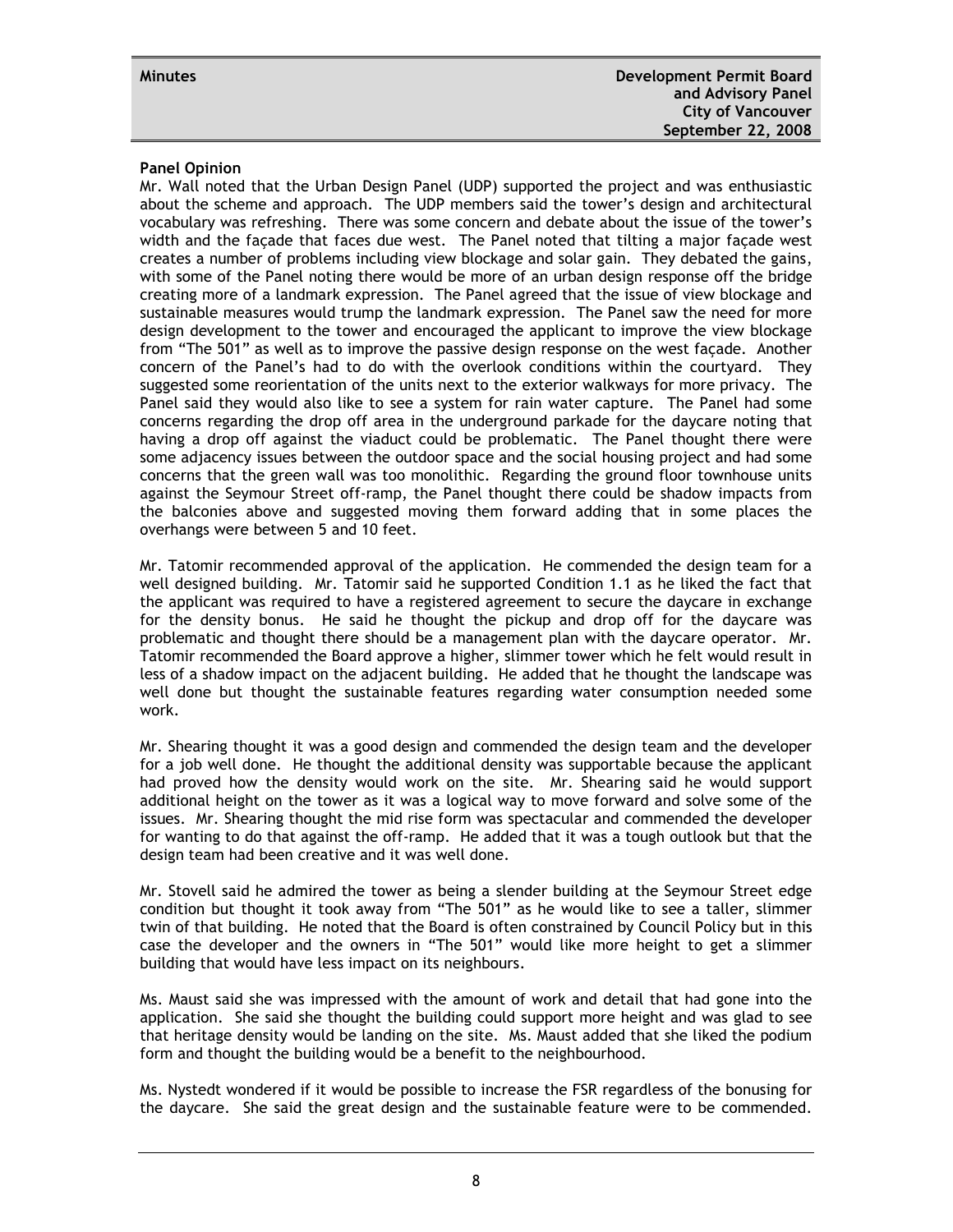Ms. Nystedt agreed that the tower could use more height and less bulk on the podium. She said she was a bit troubled with the daycare use because of the complications and the implications of being adjacent to a social housing site. She said she was also troubled by the pickup and drop off location. Ms. Nystedt added that she thought the density bonus should be given without the daycare because the development was great for the location.

Mr. Hung commended the design team. He said it was a difficult site and thought the 7-storey podium was a good design beside the Seymour Street off-ramp. Mr. Hung thought the floor plate in the tower was too large which resulted in some view blockage from "The 501" and recommended a reduction in the floor plate to allow for a taller tower. He said he liked the fact that there was a bonus for the daycare as it was needed in the area. Mr. Hung commended the design team for their sustainability strategy. He suggested that the green wall shouldn't be lowered as it made for a better buffer against the social housing site.

# **Board Discussion**

Mr. Timm said he agreed with the Advisory Panel in terms of the quality of the architecture. He said he thought it was a good design and brings in all the sustainability elements. He thought too much of a challenge had been created for the architect because of the addition of the 10% heritage density with the added daycare on the site. The applicant has been given an additional 45,000 square feet more for the daycare and then the height of the building has been capped. Mr. Timm said he thought it was important for the Board to consider if the site could handle the massing. He added that he had sympathy for the neighbours because of the additional density which impacts them and the Board needed to look at those impacts. Mr. Timm said the problems could be solved if the applicant were given more flexibility regarding the height issue. Mr. Timm made several recommendations regarding changes to some of the conditions. He noted that when the application goes to Council it would be important that Council knows that the Board was amenable to increasing the height in order to put the mass on the site. Mr. Timm said he was satisfied that the daycare was an appropriate use for the site noting that there was a strong demand for daycare in the downtown. He added that with the supervised nature of the daycare he believed it could coexist adjacent to the social housing project.

Mr. Ridge said he was comfortable with Mr. Timm's suggestions. He was impressed with the architectural expression given the constraints on the site. He thought moving the tower further north would address the issues at "The 501" without compromising the daycare. Mr. Ridge said he was willing to look at the increase in height, within reason, to address the floor plate and other issues. Mr. Ridge added that he agreed with the design of the podium and supported the daycare, as clearly there was a need.

Mr. Toderian thanked the members of the public noting that he appreciated the commentary and their concerns. Mr. Toderian commended the applicant for their commitment to sustainable measures beyond what was currently required by Council policy. The current policy calls for a minimum of LEED™ Silver so the commitment on the part of the applicant to go to LEED™ Gold was very commendable. He said that he had taken it as a promise from the applicant that they would follow through on the commitment regarding sustainability. Mr. Toderian said he was extremely pleased that a developer was finally including moveable passive solar screening on a building. He said that not only does it add to the actual efficiency of the passive solar shading but adds to the façade expression in terms of creating constant change and variety. Mr. Toderian thought the general architecture was excellent, noting that it was not quite exceptional, which is the actual language he used for the adjacent social housing project. He said he was particularly pleased with the expressiveness of the podium and that this was the typology Planning had always contemplated for this area of the downtown. Mr. Toderian added that it was the right place for it relative to the transportation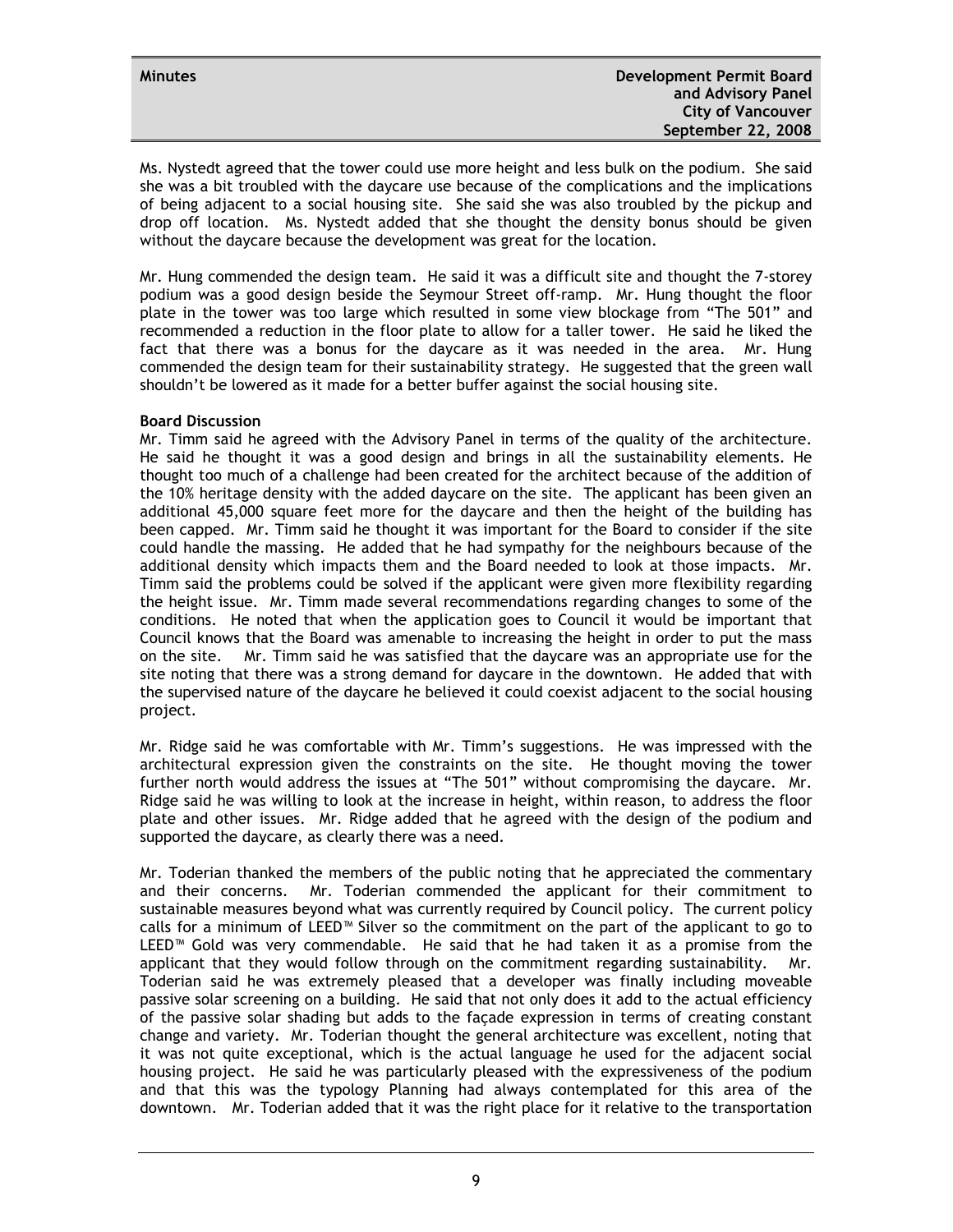infrastructure and congratulated the architect for the podium architecture. In terms of the architecture of the tower, Mr. Toderian noted that although there was a slimness and elegance to the tower, there was also an expression from certain views that reads as massive and thick. He added that the commentary from the Board and Panel on how to reduce the thickness was the right approach. With regard to the childcare, Mr. Toderian noted that this was a needed use and the site was appropriate for it. He added that he had looked for direction from Social Planning staff regarding the interface and the relationship between the social housing and the daycare. He said that what he had heard was that they often coexist on site and that staff have not seen any safety or security issues relative to the close coexistence of these types of facilities.

#### **Motion**

It was moved by Mr. Toderian and seconded by Mr. Timm and was the decision of the Board:

THAT the Board APPROVE in PRINCIPLE Development Application No. DE412219, in accordance with the Staff Committee Report dated September 10, 2008, with the following amendments:

Amend Condition 1.2 by replacing the Condition to read (Note to Applicant to remain the same):

*Design development to the elevator and mechanical rooms to ensure that they are not included in the height calculation in accordance with 10.11.1 of the Zoning and Development By-law;* 

Amend Condition 1.3 to read as follows:

design development to improve *the tower's* neighbourliness, *shadowing impacts,*  privacy and views between buildings while improving the tower's urban design response for this gateway site by;

- a) reducing the overlap between buildings by 4.0 m (13 ft.) *or more*;
- b) reducing the tower's lane-facing façade parallel to the neighbouring building (501 Pacific Boulevard) to a maximum of 27.4 m (90 ft.);
- c) reducing the tower floor plate (level 9-*25*) to 604 m2 (6,500 sq. ft.) *or less*; and
- d) better addressing the Granville Bridge (Seymour off-ramp).

**Note to Applicant**: Design development should reduce the length of the lane façade by relocating floor area to the Seymour and northerly sides of the tower and by shifting the tower north to reduce the overlap between buildings. Design development should also *strongly* consider shifting the "prow" form to the Seymour Street side of the site as this is the most visible orientation of the building as seen from the Granville Street Bridge and the Seymour Street off-ramp. This approach would increase tower separation and improve privacy and views between buildings while potentially improving the overall passive response to solar heat gain of the building. *The applicant should provide modeling of the solar gain implications of different approaches. The Board is prepared to consider additional height in the reconsideration of these issues.*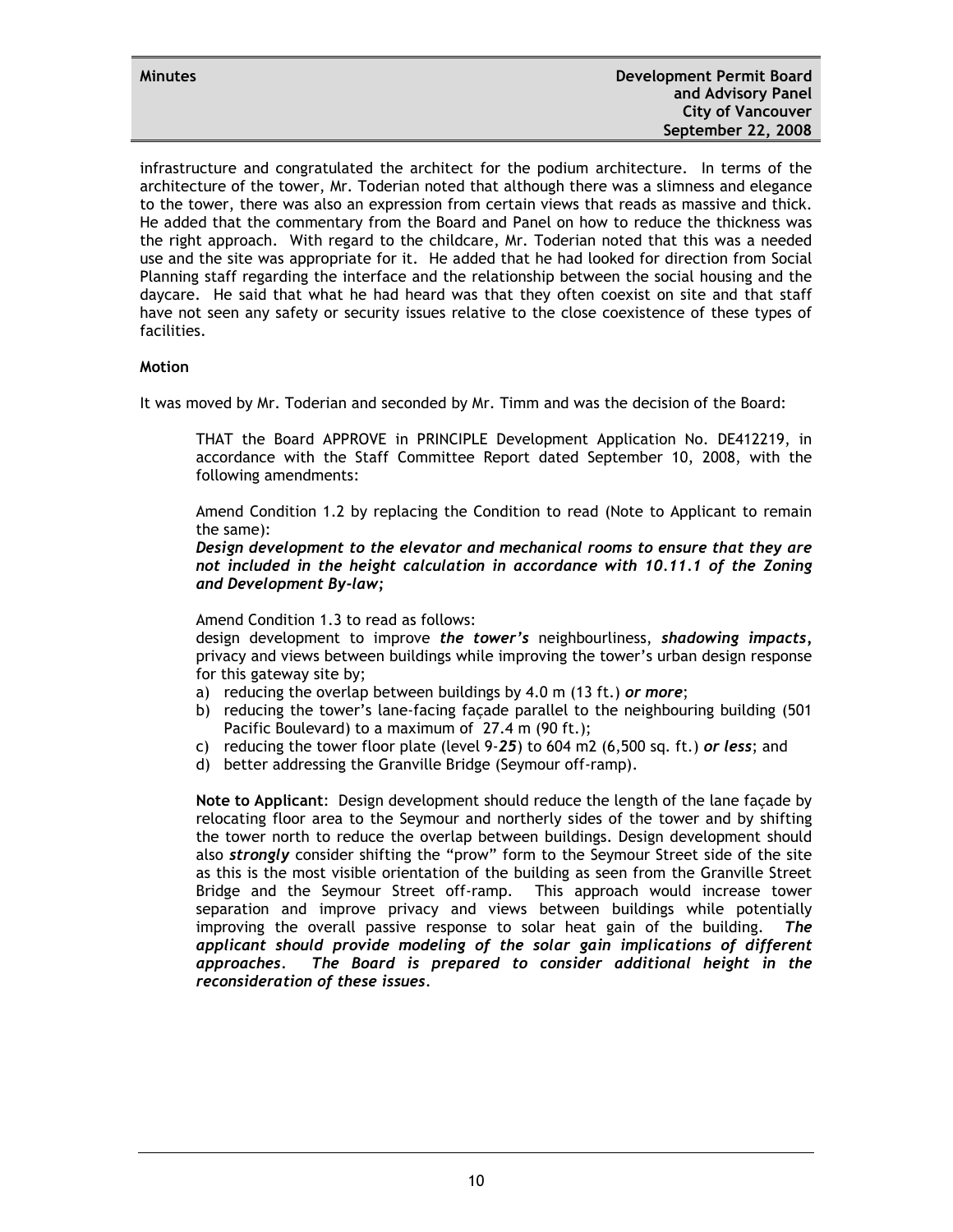Amend Condition 1.4 to read as follows:

design development to further improve livability for the upper floors residential units along the Seymour Street frontage;

*Note to Applicant: Consideration should include potentially adjusting the front yard setback provided for the continuous balcony and screening requirements or other effective means of design reconsideration.* 

Amend Condition 1.8 to read as follows: design development to *improve* the *scale of the podium at the lane edge*;

**Note to Applicant:** *Options may include provision of a small setback of the upper most floor to decrease the overall lane edge height of the podium.* 

Renumber Condition 1.13 to Condition 1.14 to read as follows (Note to Applicant to remain the same):

*consideration of* the northerly green wall *size and height relative to sun access along the adjacent development's outdoor area and* privacy and security between the two developments;

Delete Condition 1.14; and

Renumber Condition 1.15 to Condition 1.13;

Amend the last sentence in the Note to Applicant in Condition 1.15 to read: Describe the energy-conserving principles *which* were observed.

Amend Condition 3.0 to read as follows:

That the complete application be dealt with by the *Development Permit Board*.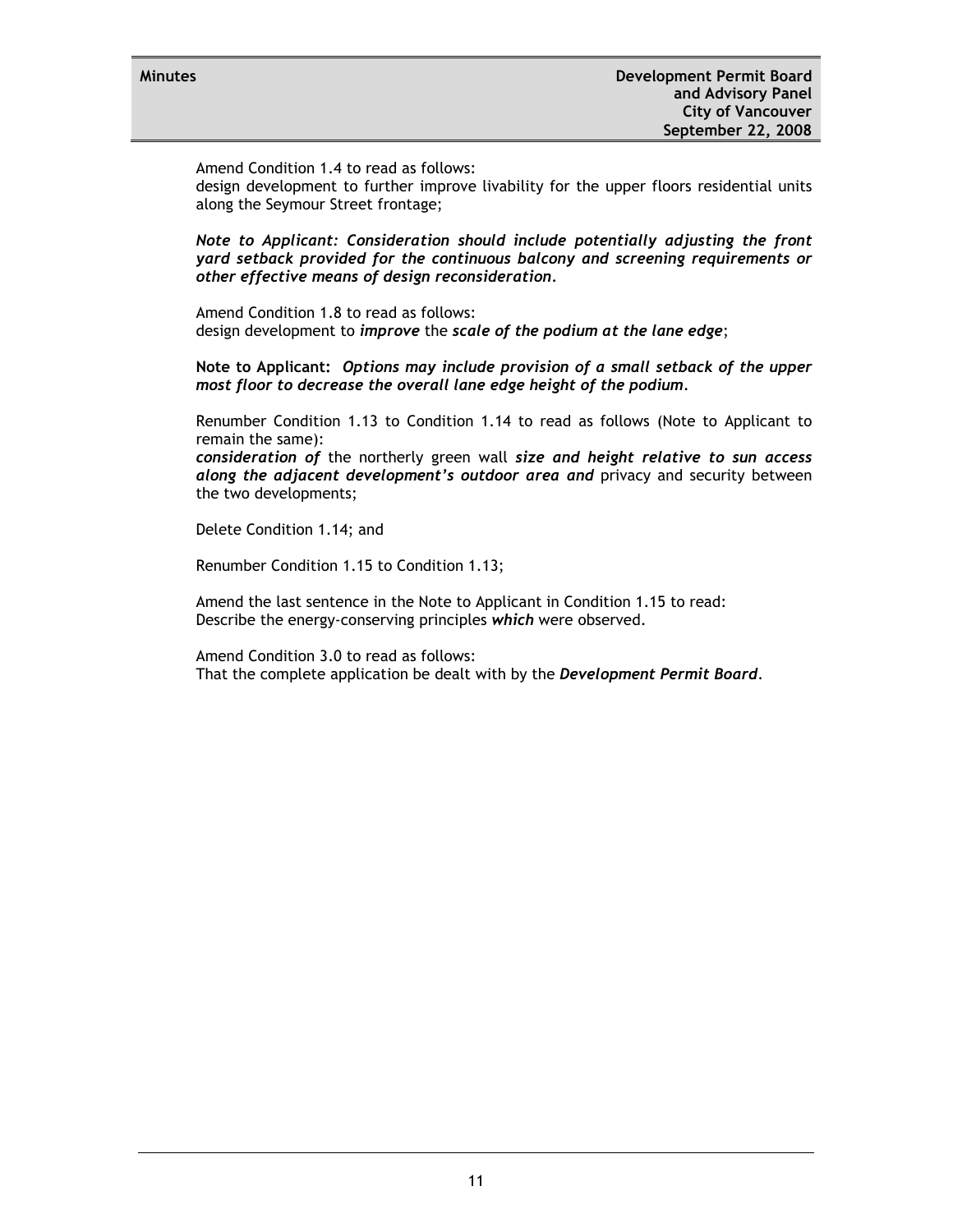# **4. 1001 CANADA PLACE – DE412140 – ZONE CD-1 (COMPLETE APPLICATION)**

Applicant: Musson Cattell Mackey Partnership

Request: Development of a Marine Terminal (floatplane operations) with associated docks, maintenance facility and terminal building; a Marina for 51 boats with associated docks, floats, and marina office building; a Retail/Service building; and two public vertical circulation links providing access from the 3500 Seawall Level to the 9000 Level (walkway/bikeway promenade) and 14200 Level (public parking) of the new Vancouver Convention and Exhibition Centre. The proposal spans a water lot owned by VCCEP and water area owned by the Port Metro Vancouver.

# **Development Planner's Opening Comments**

Vicki Potter, Assistant Director, Development Services, introduced the application for a marine terminal (float plane operation) and 51 berth marina. An additional retail/service use could include a restaurant or gift shop, small food services or office space. The main purpose of Ms. Potter's presentation was to clarify the roles of the various jurisdictions which apply to the site. Ms. Potter described the various new developments in the area noting that the application completes the mixed-use neighbourhood by providing a permanent home for the float planes. There are a number of jurisdictions on the site and include Port (including the Harbourmaster), the Burrard Environmental Review Committee, Transport Canada, Navigation Canada and the City of Vancouver. Ms. Potter noted that City staff had met with all the parties. The Harbourmaster reviewed the proposal because the application spans the harbour headline which is solely within the jurisdiction of the Port. The Development Permit Board Report provides advice to the Port. With respect to the Burrard Environmental Review Committee, they reviewed the proposal from an environmental perspective and Transport Canada looked at safety regarding the float planes. Areas that are outside the City's jurisdiction include noise, take off and landing which are within Transport Canada's jurisdiction and the Port's authority. Ms. Potter highlighted some of the neighbourhood concerns and noted that the DPB had approved a temporary location for the float planes while the Convention Centre was under construction. She also noted that a draft report to make Vancouver harbour a certified airport was in process.

Ms. Potter said that there is a willingness on the part of the applicant and the province to continue with the Operations Management Plan. The applicant has agreed to mitigate noise and safety concerns of the neighbours. Ms. Potter added that Harbour Cruises operates beyond the harbour headline and will be governed by the Port. City staff are advising the Port to restrict the cruise drop off hours to no later than 11:00 PM.

Ralph Segal, Senior Architect/Development Planner, described the primary policy objectives that apply to the application. This includes public access to the waterfront, the Convention Centre building and the main walkway level that comes up from the Coal Harbour seawall and wraps all the way around to Burrard Street. There is a further public plaza that stretches back to Canada Place. These are all important linkages to the application. There is another walkway which is the elevator stair link that joins the floating wharves. The stairs and elevators are solid structures with a floating walkway that links the west stair tower to the east stair tower.

At the westerly location, the public dock contains retail/restaurant/kiosks as well as a drop off and pickup for Harbour Cruises. In terms of the float planes, only paying customers will have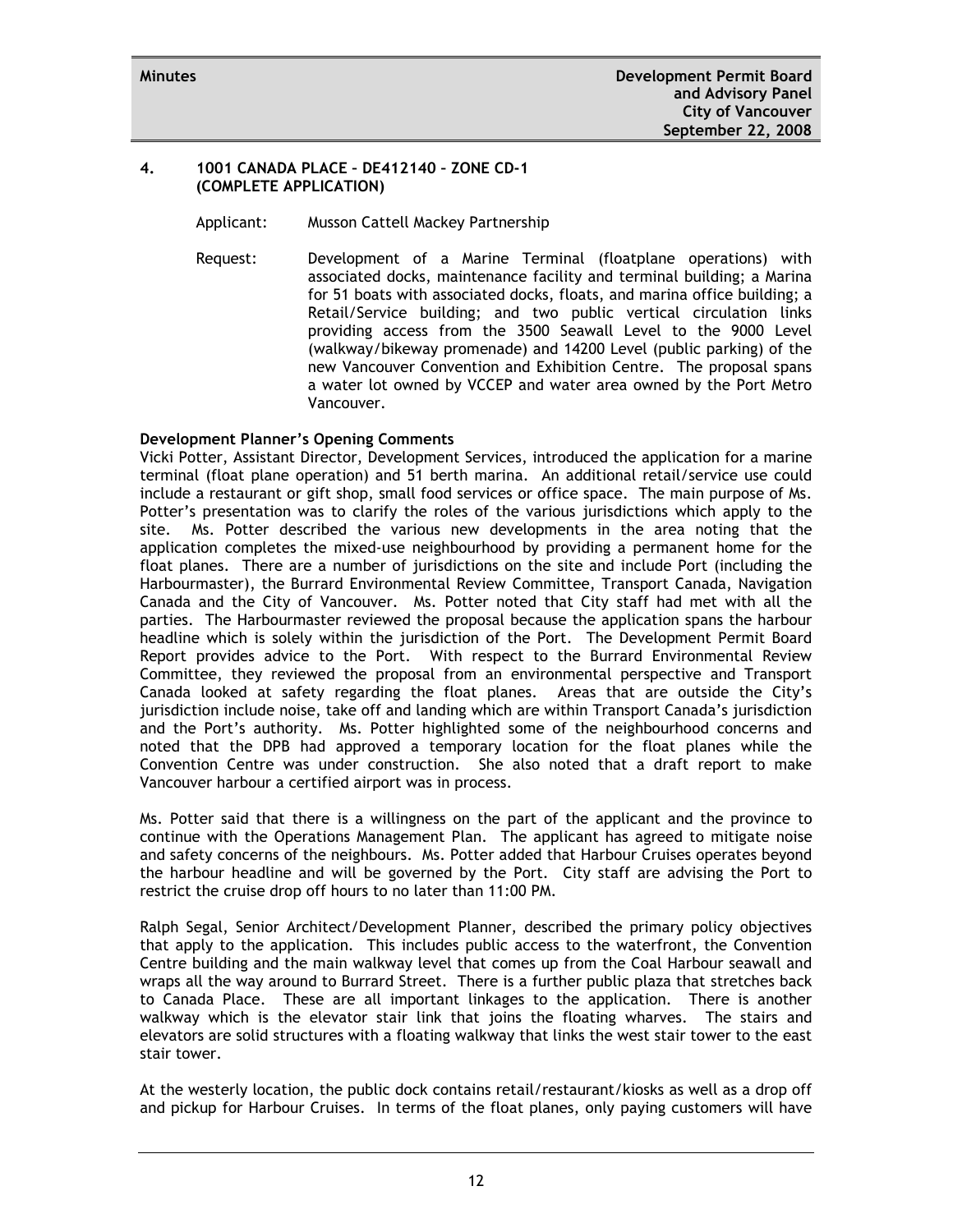access to the floats. There will be several small buildings on the floats. The roof treatment will be visible from the walkways and the materials and skylights have been well handled and there will not be any mechanicals added to the roof top elements. The Urban Design Panel had some concerns because of the salt water environment regarding the materials and suggested long term durability of the materials should be considered. The Panel thought the bridges that link the various levels of the walkways and plaza should receive a lighter treatment rather than carrying the edge detailing that applies to the Convention Centre walkways. Mr. Segal noted that in terms of the prominence of the elevator stair towers, staff feel they should receive a bit more architectural refinement. In terms of parking, there is a shortfall of parking and since there isn't the ability to provide parking within the Convention Centre or on site, the applicant can either provide parking off-site or payment-in-lieu.

Mr. Segal reviewed the recommendations contained in the Staff Committee Report dated August 27, 2008. The recommendation was for support of the proposal, subject to the conditions contained in the Staff Committee Report.

# **Questions/Discussion**

In response to questions raised by the Board and Panel, the following clarification was provided by Mr. Segal:

- The Urban Design Panel commented on the particular materials choices for the buildings as they were concerned that corrugated metal would age poorly.
- Staff are asking for further design development for the works building.
- There isn't anything in the conditions in the Staff Committee Report that would limit the number of cruise operators who could use the docks for a drop off.
- Staff are looking for an image of landmark quality and feel that has been achieved subject to the conditions.
- There is insufficient parking available for the marina/float planes in the Convention Centre parkade however a drop off will be provided.
- **Before the float planes were relocated there were three key operators. Three moved over** to the temporary location and two of them have now merged.
- There will be accommodation for a small customs office to support Seattle Harbour flights arriving in Vancouver.
- The seaplanes have been using Vancouver Harbour since 1927.
- Staff are supporting a minor relaxation of the parking and are asking the applicant to provide off-site parking or payment for parking-in-lieu. The money would be used by the City to provide parking in other areas.

# **Applicant's Comments**

Frank Musson, Architect, further described the proposal noting that because of the number of jurisdictions, it had not been an easy task to design the marina. Mr. Musson had few issues with the Staff Committee Report. He noted that the two stair elevators go to the  $14<sup>th</sup>$  level of the Convention Centre and hook into the main parking. They won't be used just for people using the float planes and are part of the general circulation. In terms of the material, Mr. Musson noted that they are examining other materials that will be more sustainable in the marine environment. Mr. Musson asked the Board to consider revising Condition 1.1 regarding the public stair/elevator towers. He advised the Board that a 25 foot tall art piece is planned for the plaza outside the Convention Centre. Regarding the parking, Mr. Clark, of Harbour Navigation (Harbour Cruises), said that the demand for parking has decreased. He described other transportation hubs noting they don't have much parking associated with them as most people are dropped off or picked up. He also noted that a managed taxi curb will be in the parkade of the Convention Centre. Mr. Clark asked the Board to consider that it will be the end users who will pay for the parking-in-lieu. He added that an exchange has been struck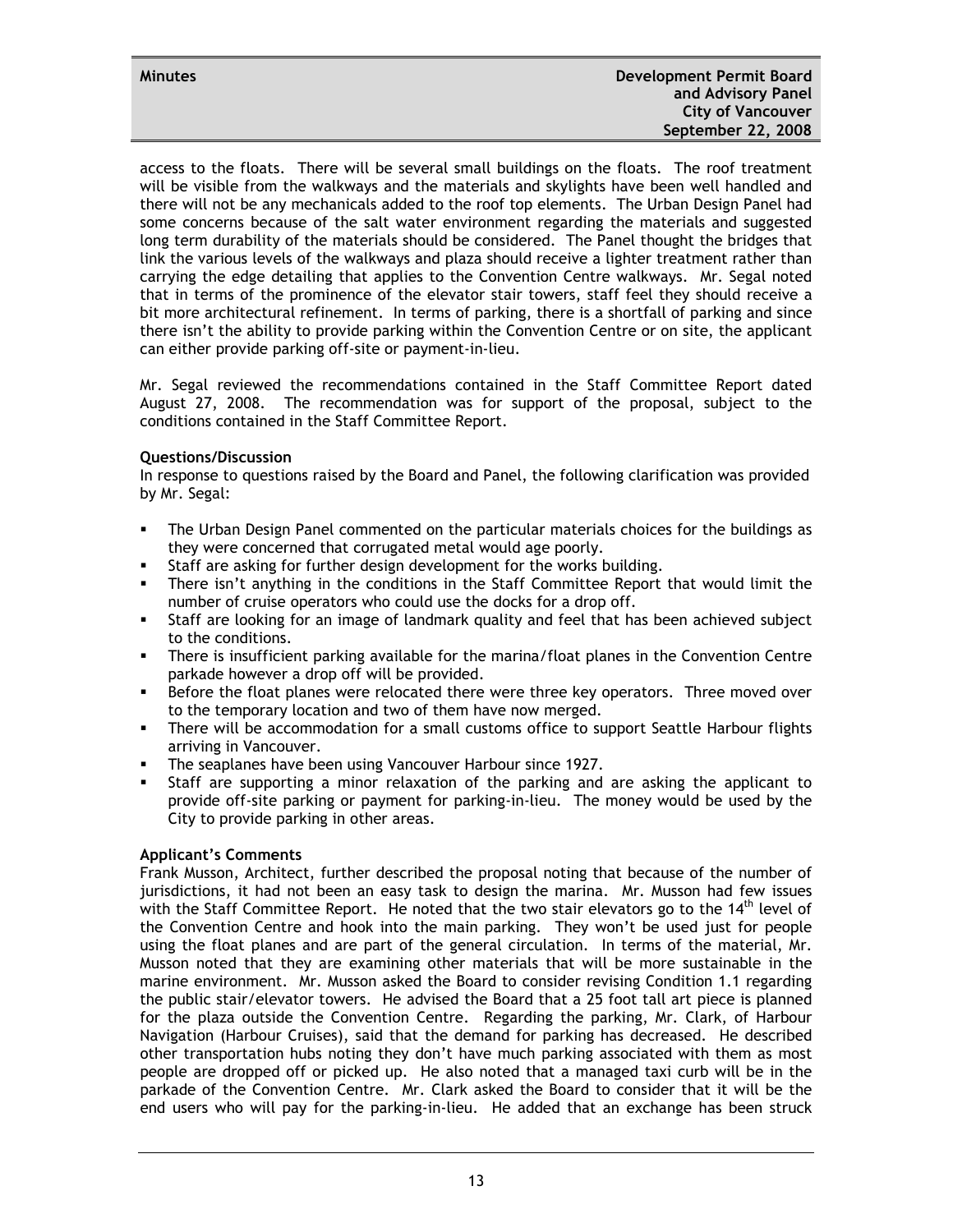with the Vancouver Convention Centre Expansion Project (VCCEP) for the capital cost of the public stairs/elevators and linking bridges. Mr. Clark also asked the Board to not restrict the Harbour Cruises operation to 11:00 PM. He added that their vessels are licensed to operate 24 hours a day noting that it would be unfair for them to unload at another area in the harbour. He agreed to be a good neighbour and control the amount of noise when unloading passengers.

# **Questions/Discussion**

In response to questions raised by the Board and Panel, the following clarification was provided by the applicant team:

- The City's noise By-law regarding the 11:00 PM closing time governs restaurant and bar patios.
- The loading facility for the Convention Centre and for the sea plane terminal occurs within the Convention Centre. There is no separate space allocated to the float planes/marina.
- Parking is available under Thurlow Street plaza and is currently being used by the float plane operation.
- The roof of the marina lounge building was originally going to be corrugated metal but has been upgraded to a textured roof using either lucobond or zinc.
- In the summer the Harbour Cruises run four times a day beginning at 10:00 am. They include lunch and dinner cruises during the summer. They also offer charter and spousal cruises for conventions. Their liquor license is good until 1:00 AM.
- **Harbour Cruises has a policy that any vessel returning to the dock at night must turn off** their outdoor music after passing the fuel station.
- CD-1 zoning allows for up to 100 berths for private vessels. The applicant chose the mix of boats noting that mega yachts could be accommodated as well as commercial vessels.
- Sustainable features include black water treatment, concrete construction for the docks, low flush toilets and showers.

#### **Comments from other Speakers**

Debbie McKeen asked the Board to restrict the restaurant's hours of operations as well as the tour boat activity to conform to closing at 10:00 PM. She was concerned that the tour boat activity would increase and allow party boats to dock late at night with a large number of people. Ms. McKeen said she appreciated the creation of the Operations Management Plan (OMP) between the operators and the residents. She requested the new OMP have a deadline for completion of March 29, 2009. She also asked the Board to restrict the engine start-ups to after 7:00 AM and no later than 8:00 PM as she was concerned about noise and emissions.

Gerry Sibben read a letter from Dimas Craveiro who was unable to attend the meeting. Mr. Craveiro was representing the Vancouver Rowing Club whose members are concerned about being squeezed out of the area. He noted that the Vancouver Rowing Club had been in Coal Harbour since 1886 and they were concerned about the loss of their rowing lanes and emissions from the float plane activities.

Gerry Sibben said he was also concerned with emissions from the float planes and hoped there were some stipulations regarding the reduction of emissions. He suggested the Board make sure engine runups were cut to a minimum.

#### **Questions/Discussion**

- Transport Canada sets the regulations around engine emissions for aircraft. Transport Canada also certifies aircraft and does not ask for older airplanes to comply with modern requirements. They rarely decommission aircraft.
- Transport Canada regulates the number of plane trips allowed. Roughly 200 movements take place a day which isn't considered as being overloaded.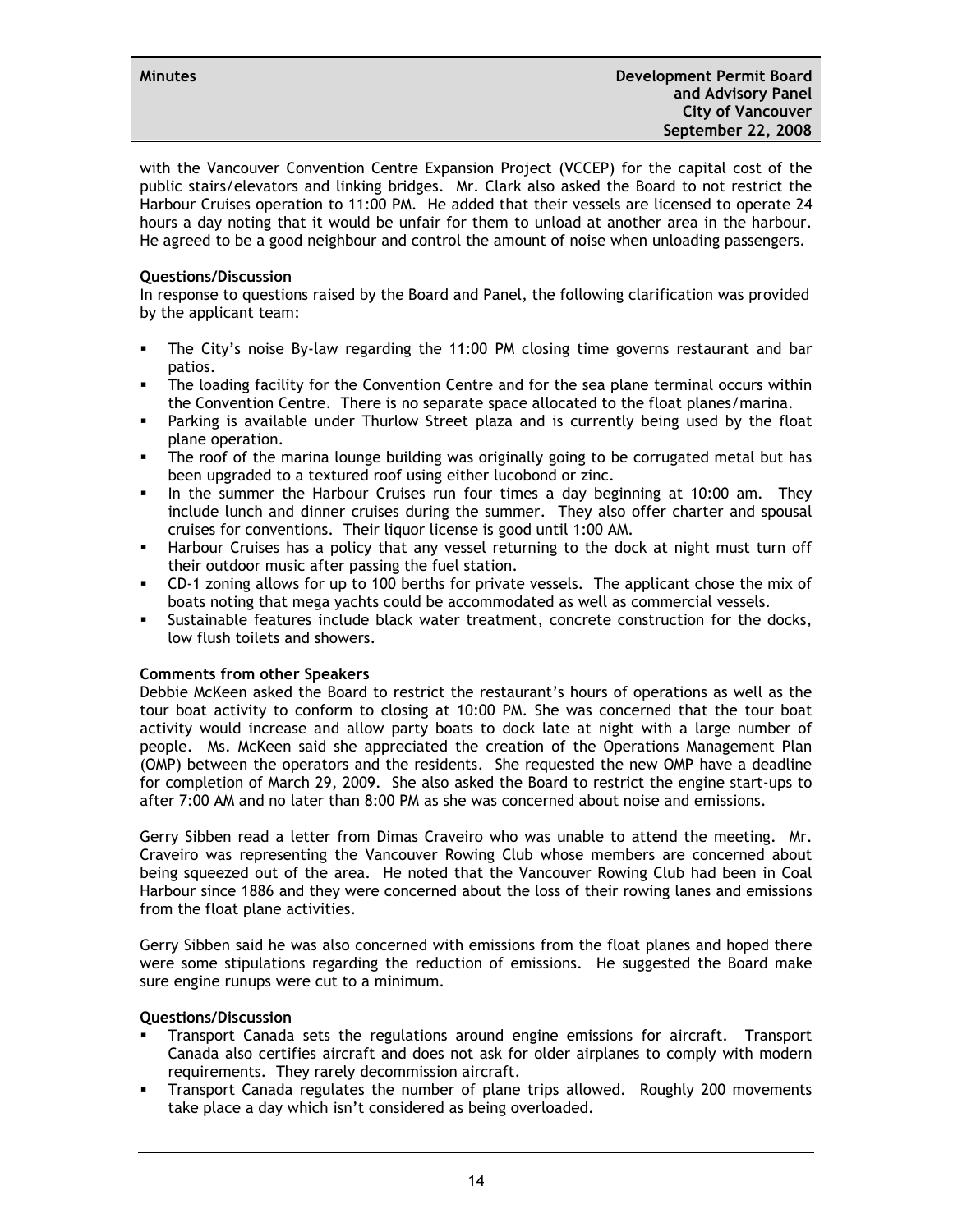- A smaller facility wouldn't necessarily mean fewer trips a day.
- The float plane operation is a federally regulated activity and would be beyond the City's jurisdiction to restrict the hours of operation.

#### **Panel Opinion**

Mr. Wall noted that the Urban Design Panel (UDP) thought the building expression for the series of buildings was appropriate for their use and scale. The Panel thought they were interesting and that the use of similar materials tied them together as a family of buildings on the water. The Panel was concerned with how the materials would weather over time in a salt water environment. They noted that they will be long term buildings and the Panel thought the buildings should be durable. They were also concerned with the workshop building and thought the applicant should use higher quality materials. The Panel had some commentary on the stairs and the vertical towers. They suggested that the detailing should be more distinctive and detailed, more like the buildings rather than being similar to the Convention Centre. The Panel also thought the applicant should create more pedestrian interest in front of the Convention Centre. They thought there could be more benches, more interesting materials and detailing that would make the area come alive.

Mr. Tatomir recommended approval of the application. He thought the buildings were interesting from the water level and had a modern design. Mr. Tatomir suggested having an outdoor patio on the roof of the restaurant building to add some movement as well as including a house boat into the mix of watercraft. Mr. Tatomir said he would like to see more visible sustainable measures in the development.

Mr. Stovell said he was in support of the application but that he was concerned with the parking. He was glad to hear a parking lot had been built and would support payment-in-lieu. Regarding Condition 2.2, Mr. Stovell thought it would be a hardship for the tour boat operator to restrict their hours of operation. He noted that night clubs let their patrons out at 2:00 AM and Mr. Stovell thought that conduct could be controlled through the noise complaint process.

Ms. Maust said she supported the application and the conditions in the Staff Committee Report. She said she was also in support of the provision for a payment-in-lieu regarding the parking requirement. Ms. Maust said she didn't think the applicant had gone far enough regarding sustainable measures that could address environmental pollution.

Mr. Hung welcomed the marina to the Convention Centre area saying that it would add to the commercial activity in the city. Mr. Hung thought the tour boat times was a bit restrictive and recommended the Board relax the requirement. He noted that the OMP would put measures in place to have the marina and tour boat operator respect the neighbours concerns. Mr. Hung recommended approval of the application.

Mr. Braun noted that he was a resident of Shaw Tower and recommended approval of the application. He noted that the eastern half of the site will be mostly a residential marina with little traffic. As the loading will be on the western part of the marina, Mr. Braun thought the eastern stair tower and elevator would obstruct the view from the Convention Centre and recommended the applicant reconsider the height. Mr. Braun thought the buildings on the water were well designed and would be important as the world would be looking down on them from the Convention Centre. Mr. Braun didn't think the tour boat company's hours of operation should be restricted noting that they wouldn't be any noisier than the two restaurants contemplated in the area.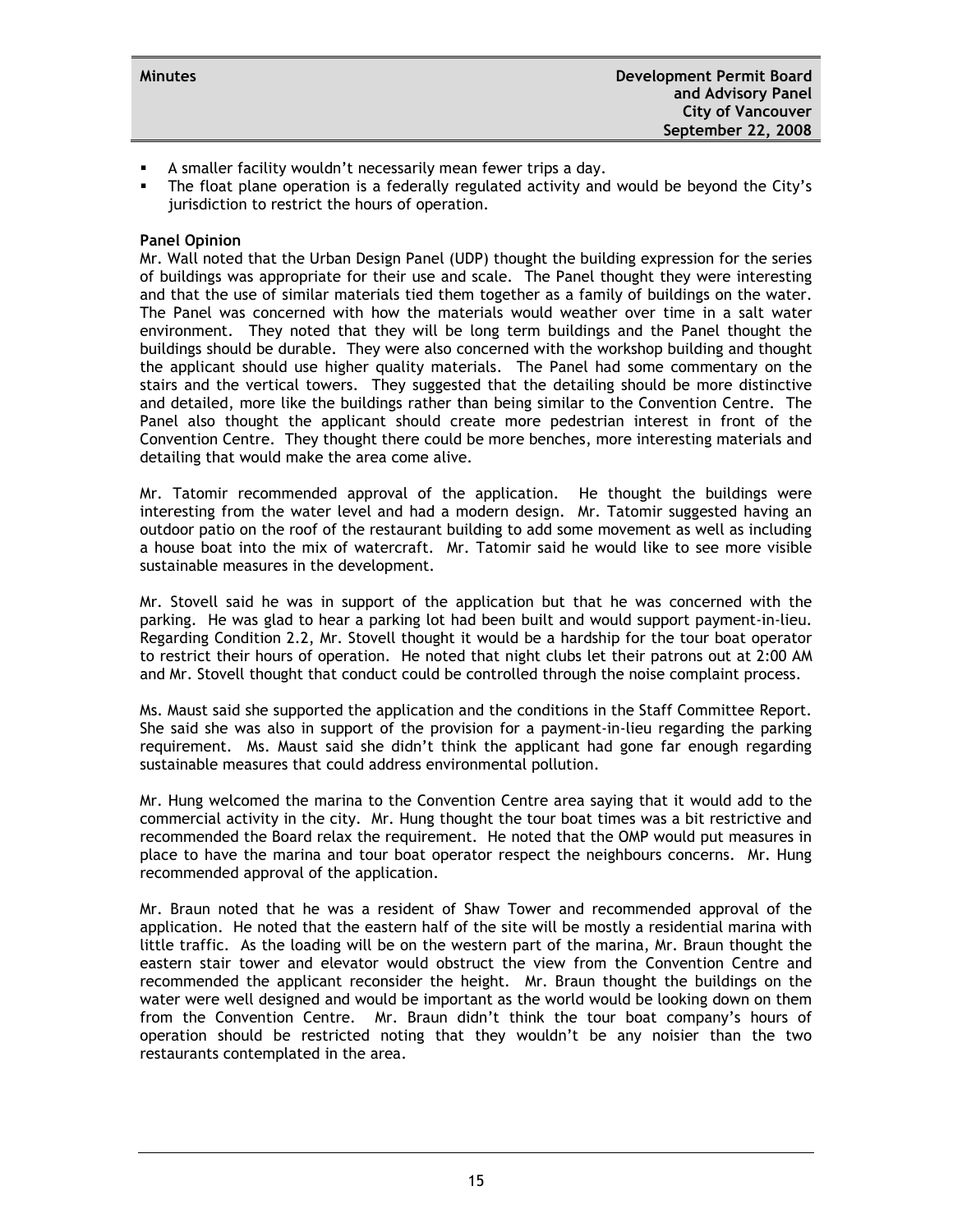#### **Board Discussion**

Mr. Toderian thanked the members of the public noting they have been part of a very long consultation process. He noted that there is long standing policy regarding the application and that the jurisdictional issues are complicated. Mr. Toderian said he was disappointed with the lack of sustainable design initiatives in the application noting that "mega yachts" and float planes can be a rather unsustainable use, ironically adjacent to a building that will be one of the most sustainable buildings in the Province with the largest green roof in North America. He said he was glad to hear the Province and the operator will continue with the Operations Management Plan, and encouraged other levels of government to consider the sustainability of the uses and operations within their jurisdiction. Mr. Toderian was pleased by the building architecture and thought the buildings were visually interesting. He said he hoped they wouldn't read as temporary and that the buildings would be built using quality materials. Mr. Toderian added that he commended the architect for the fun and whimsical expression of the marina buildings.

Mr. Ridge was supportive of the application. He said he had reservations regarding the reduction of the height to the eastern stair tower as he thought access should be maximized. Mr. Ridge added that he thought the operating times should be left to the operator and the Port Authority.

Mr. Timm noted that the applicant, the community and Ms. Potter have been working on the application for a number of years. He said he was a strong supporter of the function as the sea plane operation played an important role for transportation in the province. Regarding the eastern stair tower, Mr. Timm thought it was appropriate to leave it as a consideration item and recommended that further discussion between the various parties should consider the importance of the tower so as not to damage the Convention Centre. Regarding the parking, Mr. Timm thought it was the responsibility of developers in the city to provide parking without undue impact on the neighbours. He noted that the City is moving in the direction of asking developers to provide fewer parking stalls but saying they will provide none is unrealistic. Mr. Timm said he was in support of the motion put forward by Mr. Toderian.

#### **Motion**

It was moved by Mr. Toderian and seconded by Mr. Ridge, and was the decision of the Board:

THAT the Board APPROVE Development Application No. DE412140, in accordance with the Staff Committee Report dated August 27, 2008, with the following amendments:

Amend Condition 1.1 by replacing "improve" with "*refine*";

Amend the Note to Applicant in Condition 1.1 by adding "*to add light and colour*" after "expression" to read:

Note to Applicant: "Lightening" the architectural treatment of the bridges and incorporating a more distinctive expression *to add light and colour* to the stair/elevator vertical links acknowledging their high visibility is sough.

Amend Condition 1.2 by to read (Note to Applicant remains the same):

Design development to the exterior materials to the floating buildings *to ensure their durability, and design development to the appearance of the roof expression of the marina building and façade expression of the works building to* improve their appearance;